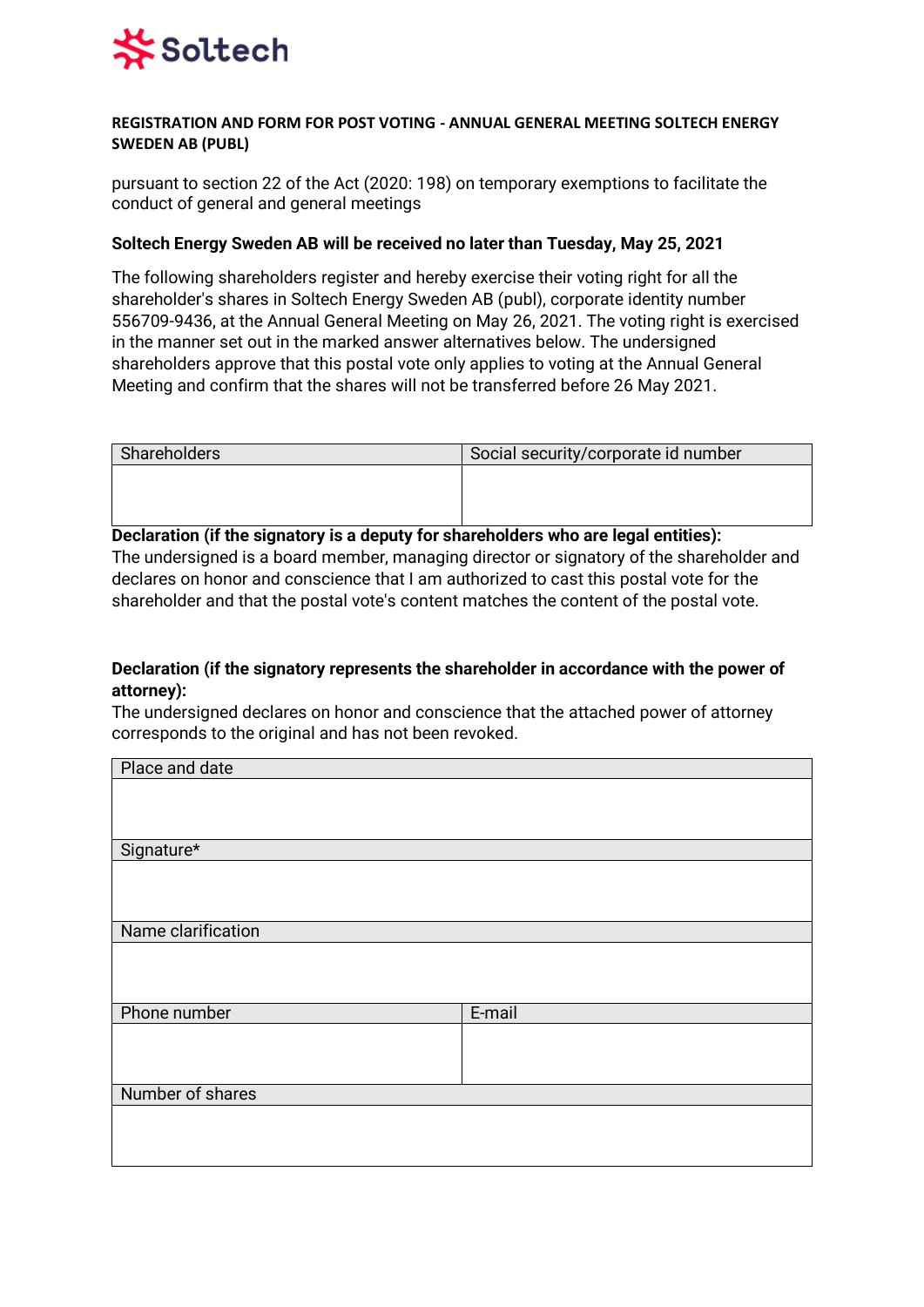### Soltech

**\*** If the shareholder is a legal person, the power of attorney form must be signed by an authorized signatory for the legal person. Furthermore, current authorization documents (eg registration certificate) must be attached to the form

#### **Procedure:**

- Fill in the information above
- Mark the selected answer options below

• Print, sign and send the original form to Soltech Energy Sweden AB (publ). Tegnérgatan 1, 111 40 Stockholm (mark the envelope with "Soltech Energy Annual General Meeting). Completed and signed forms may also be submitted electronically via e-mail to stamma@soltechenergy.com, state "Soltech Energy Annual General Meeting" in the subject field.

• If the shareholder is a private individual who votes in advance in person, it is the shareholder himself who must sign in the field "Signature" above. If the advance vote is cast by a proxy (with proxy) for a shareholder, it is the proxy who must sign. If the advance vote is cast by a deputy of a legal person, it is the deputy who must sign.

• If the shareholder votes in advance through a proxy, a power of attorney must be attached to the form. If the shareholder is a legal entity, a registration certificate or other authorization document must be attached to the form.

• **Please note** that a shareholder whose shares are nominee-registered must register the shares in their own name, in order to vote. Instructions on this can be found in the notice convening the meeting.

För fullständiga förslag till beslut, vänligen se kallelsen och bolagets webbplats [www.soltechenergy.com.](http://www.soltechenergy.com/)

The shareholder can not give any instructions other than to mark below one of the specified answer alternatives at each point in the form. If the shareholder wishes to abstain from voting on any issue, please refrain from marking an alternative. If the shareholder has provided the form with special instructions or conditions, or changed or made additions in pre-printed text, the vote (ie the advance voting in its entirety) is invalid. Only one form per shareholder will be considered. If more than one form is submitted, only the most recently dated form will be considered. If two forms have the same date, only the form most recently received by the company will be considered. Incomplete or incorrectly completed forms may be disregarded.

The postal voting form, with any attached authorization documents, must be received by Soltech Energy Sweden AB (publ) no later than Tuesday, May 25, 2021. Advance voting can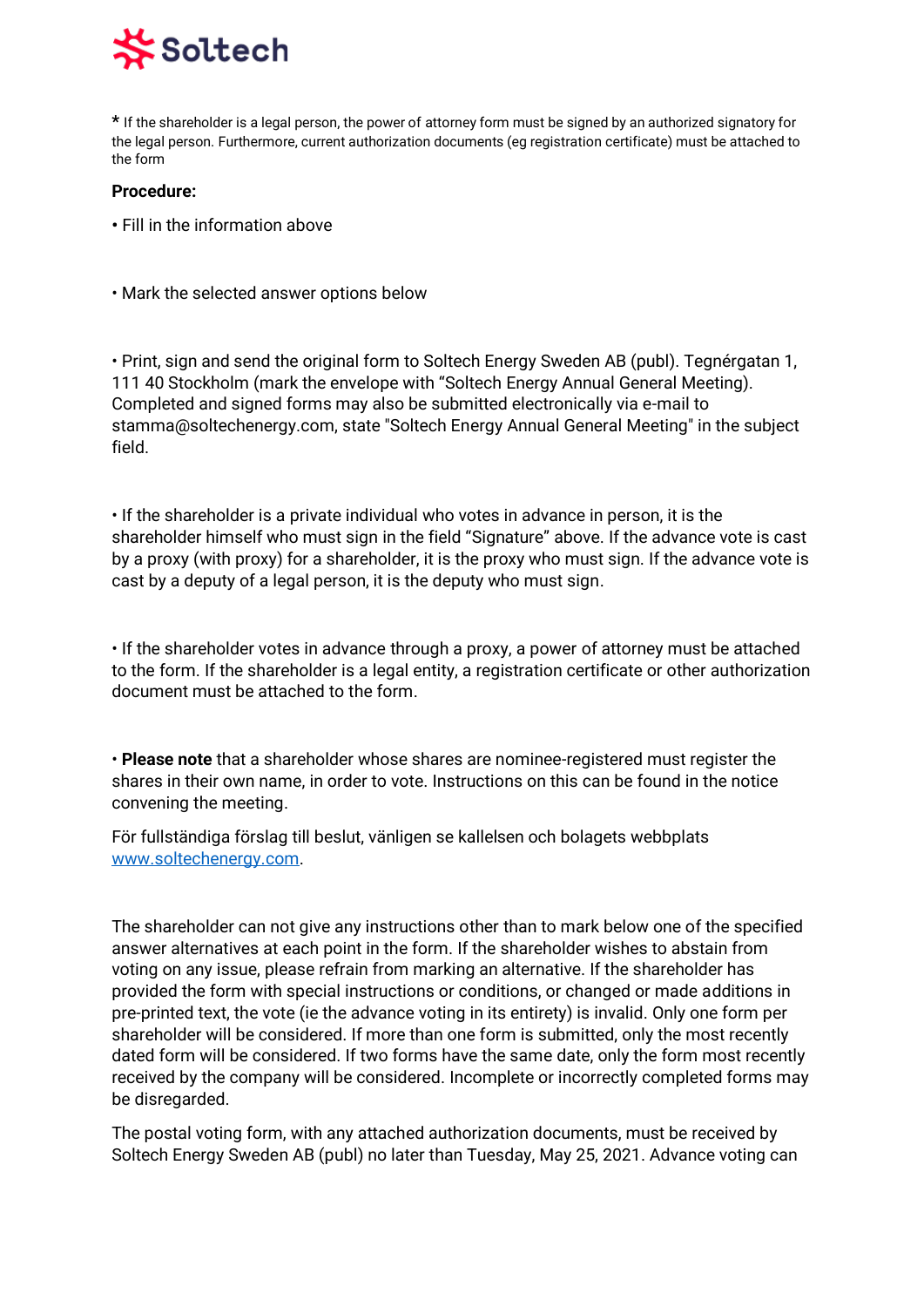## **\*Soltech**

be revoked up to and including Tuesday, May 25, 2021 by phone 08-425 03 150 or by e-mail to the stamma@ soltechenergy.com

For complete proposals for decisions, please see the notice and the company's website [www.soltechenergy.com.](http://www.soltechenergy.com/)

### **Annual General Meeting of Soltech Energy Sweden AB (publ) on May 26, 2021**

The response alternatives below refer to the proposals submitted by the Board and the Nomination Committee, respectively, which are stated in the notice convening the Annual General Meeting.

The voting list that is proposed to be approved under item 3 below is the voting list prepared by based on the general meeting share register and received postal votes and is checked by the adjusters.

|                                                                                 | 2. Election of Anna Kinberg Batra as Chairman of the Annual General Meeting                      |
|---------------------------------------------------------------------------------|--------------------------------------------------------------------------------------------------|
| Yes $\Box$                                                                      | No <sub>1</sub>                                                                                  |
|                                                                                 |                                                                                                  |
|                                                                                 | 3. Establishment and approval of the ballot paper                                                |
|                                                                                 |                                                                                                  |
| Yes $\Box$                                                                      | No <sub>1</sub>                                                                                  |
|                                                                                 |                                                                                                  |
| 4. Approval of the agenda                                                       |                                                                                                  |
|                                                                                 |                                                                                                  |
| Yes $\Box$                                                                      | No <sub>1</sub>                                                                                  |
|                                                                                 |                                                                                                  |
| 5. Selection of protocol adjuster                                               |                                                                                                  |
|                                                                                 |                                                                                                  |
| Yes $\Box$                                                                      | No <sub>1</sub>                                                                                  |
|                                                                                 |                                                                                                  |
| Yes $\Box$                                                                      | 6. Examination of whether the Annual General Meeting has been duly convened<br>No <sub>1</sub>   |
|                                                                                 |                                                                                                  |
|                                                                                 | 8.i Decision to adopt income statement and balance sheet as well as consolidated income          |
|                                                                                 | statement and consolidated balance sheet                                                         |
|                                                                                 |                                                                                                  |
| Yes $\Box$                                                                      | No <sub>1</sub>                                                                                  |
|                                                                                 |                                                                                                  |
|                                                                                 | 8.ii Resolution that no dividend shall be paid to the shareholders and that amounts available to |
|                                                                                 | the AGM are transferred to a new account                                                         |
|                                                                                 |                                                                                                  |
| Yes $\Box$                                                                      | No <sub>1</sub>                                                                                  |
|                                                                                 |                                                                                                  |
|                                                                                 |                                                                                                  |
| 8.iii Decision to grant discharge of liability to the Board members and the CEO |                                                                                                  |
| A) Anna Kinberg Batra                                                           |                                                                                                  |
| Yes $\Box$                                                                      | No <sub>1</sub>                                                                                  |
|                                                                                 |                                                                                                  |
|                                                                                 |                                                                                                  |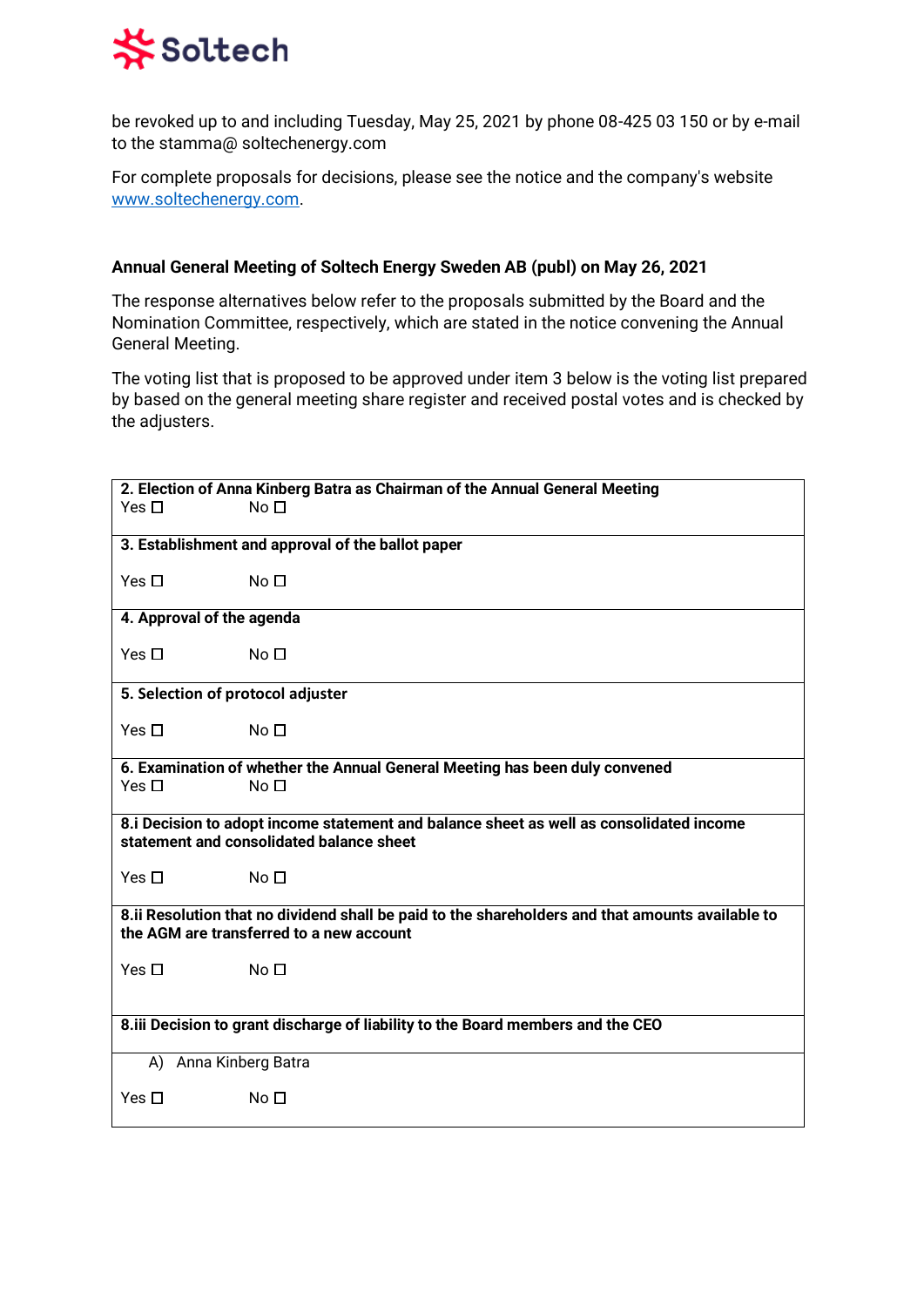

| B)                                                                                                                                                                                                                                                                                                                    | <b>Frederic Telander</b>                                                                |  |
|-----------------------------------------------------------------------------------------------------------------------------------------------------------------------------------------------------------------------------------------------------------------------------------------------------------------------|-----------------------------------------------------------------------------------------|--|
| Yes $\Box$                                                                                                                                                                                                                                                                                                            | No <sub>1</sub>                                                                         |  |
| C)                                                                                                                                                                                                                                                                                                                    | Göran Starkebo                                                                          |  |
| Yes $\Box$                                                                                                                                                                                                                                                                                                            | No <sub>1</sub>                                                                         |  |
|                                                                                                                                                                                                                                                                                                                       | D) Ninna Engberg                                                                        |  |
| Yes $\Box$                                                                                                                                                                                                                                                                                                            | No <sub>1</sub>                                                                         |  |
| E)                                                                                                                                                                                                                                                                                                                    | Stefan Ölander (VD och styrelseledamot)                                                 |  |
| Yes $\Box$                                                                                                                                                                                                                                                                                                            | No <sub>1</sub>                                                                         |  |
| No <sub>1</sub>                                                                                                                                                                                                                                                                                                       | 9. Resolution that the board shall consist of six members without deputies J Yes $\Box$ |  |
| 10. Resolution that a board fee of SEK 400,000 shall be paid to the Chairman of the Board and<br>that a board fee of SEK 200,000 shall be paid to each of the other members of the Board.<br>Decision that if the board establishes a committee, the fee to a member shall be SEK 40,000 per<br>person and committee. |                                                                                         |  |
| Yes $\Box$                                                                                                                                                                                                                                                                                                            | No <sub>1</sub>                                                                         |  |
|                                                                                                                                                                                                                                                                                                                       |                                                                                         |  |
| 11. Decisions that fees to the auditor are paid according to an approved invoice                                                                                                                                                                                                                                      |                                                                                         |  |
| Yes $\Box$                                                                                                                                                                                                                                                                                                            | No <sub>1</sub>                                                                         |  |
|                                                                                                                                                                                                                                                                                                                       | 12. Election of board                                                                   |  |
|                                                                                                                                                                                                                                                                                                                       | A) Anna Kinberg Batra (re-election)                                                     |  |
| Yes $\Box$                                                                                                                                                                                                                                                                                                            | No <sub>1</sub>                                                                         |  |
| B)                                                                                                                                                                                                                                                                                                                    | Göran Starkebo (re-electionl)                                                           |  |
| Yes $\Box$                                                                                                                                                                                                                                                                                                            | No <sub>D</sub>                                                                         |  |
| C)                                                                                                                                                                                                                                                                                                                    | Stefan Ölander (re-election)                                                            |  |
| Yes $\Box$                                                                                                                                                                                                                                                                                                            | No <sub>D</sub>                                                                         |  |
|                                                                                                                                                                                                                                                                                                                       | D) Hellen Wohlin Lidgard (new election)                                                 |  |
| Yes $\Box$                                                                                                                                                                                                                                                                                                            | No <sub>D</sub>                                                                         |  |
| E)                                                                                                                                                                                                                                                                                                                    | Jimmie Wiklund (new election)                                                           |  |
| Yes $\square$                                                                                                                                                                                                                                                                                                         | No <sub>D</sub>                                                                         |  |
| F)                                                                                                                                                                                                                                                                                                                    | Mats Holmfeldt (new election)                                                           |  |
| Yes $\Box$                                                                                                                                                                                                                                                                                                            | No <sub>1</sub>                                                                         |  |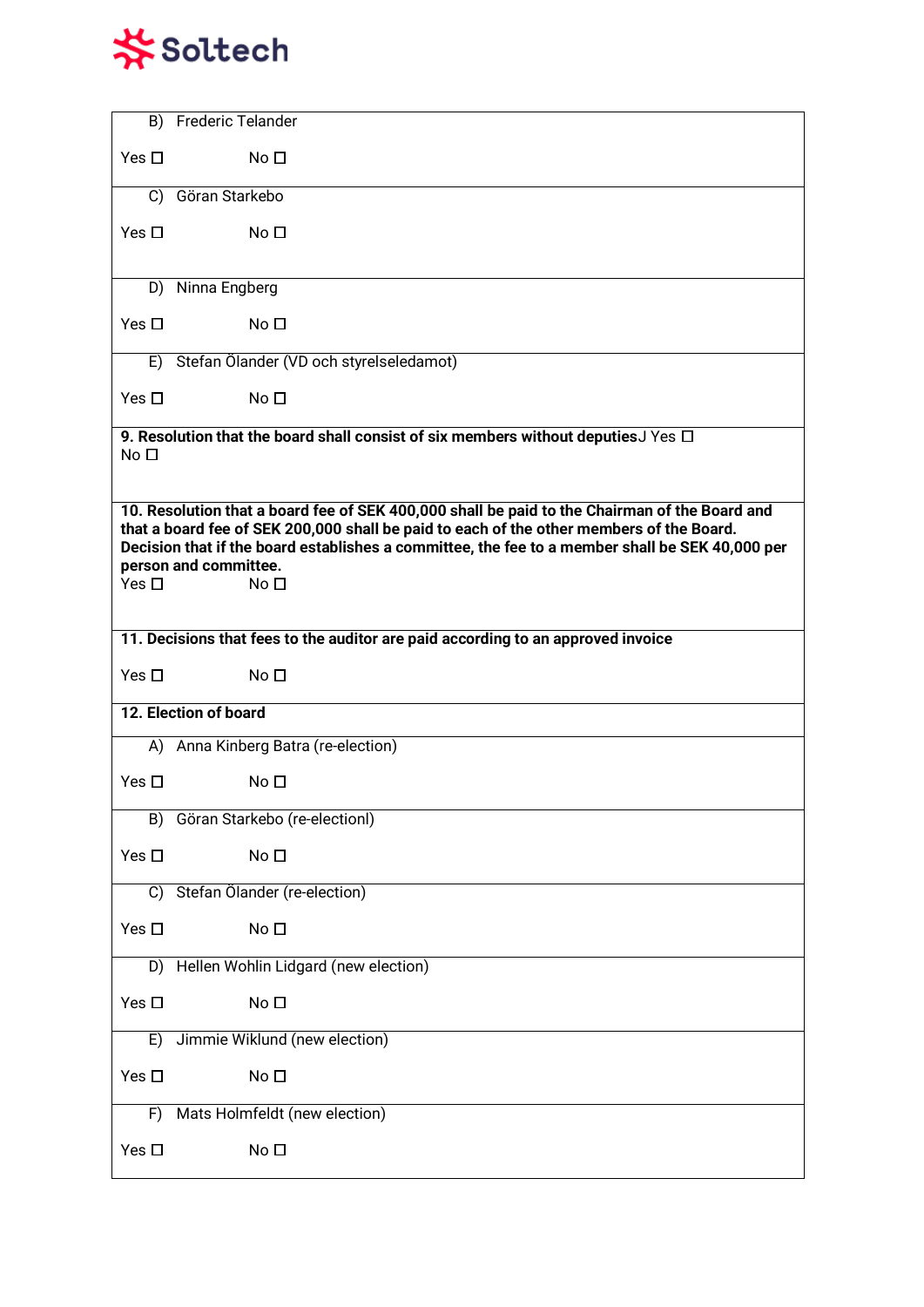# **茶Soltech**

| 13. Decision to appoint Anna Kinberg Batra as Chairman of the Board for the period until the end<br>of the next Annual General Meeting                                                                                                                                                                                                                                                                                                                                                                                                                                                                                                                                                                                                                                                                                                                                           |                                                                                                                                                                                                                                                                    |  |
|----------------------------------------------------------------------------------------------------------------------------------------------------------------------------------------------------------------------------------------------------------------------------------------------------------------------------------------------------------------------------------------------------------------------------------------------------------------------------------------------------------------------------------------------------------------------------------------------------------------------------------------------------------------------------------------------------------------------------------------------------------------------------------------------------------------------------------------------------------------------------------|--------------------------------------------------------------------------------------------------------------------------------------------------------------------------------------------------------------------------------------------------------------------|--|
| Yes $\Box$                                                                                                                                                                                                                                                                                                                                                                                                                                                                                                                                                                                                                                                                                                                                                                                                                                                                       | No <sub>1</sub>                                                                                                                                                                                                                                                    |  |
| 14. Resolution on re-election, for the period until the end of the next Annual General Meeting, by<br>PricewaterhouseCoopers i Sverige AB (PWC) as the Company's auditor.                                                                                                                                                                                                                                                                                                                                                                                                                                                                                                                                                                                                                                                                                                        |                                                                                                                                                                                                                                                                    |  |
| Yes $\Box$                                                                                                                                                                                                                                                                                                                                                                                                                                                                                                                                                                                                                                                                                                                                                                                                                                                                       | No <sub>1</sub>                                                                                                                                                                                                                                                    |  |
|                                                                                                                                                                                                                                                                                                                                                                                                                                                                                                                                                                                                                                                                                                                                                                                                                                                                                  | 15. Decision to adopt proposed principles for establishing a nomination committee                                                                                                                                                                                  |  |
| Yes $\Box$                                                                                                                                                                                                                                                                                                                                                                                                                                                                                                                                                                                                                                                                                                                                                                                                                                                                       | No $\Box$                                                                                                                                                                                                                                                          |  |
|                                                                                                                                                                                                                                                                                                                                                                                                                                                                                                                                                                                                                                                                                                                                                                                                                                                                                  | 16. Resolution on amendment of the Articles of Association                                                                                                                                                                                                         |  |
| Yes $\Box$                                                                                                                                                                                                                                                                                                                                                                                                                                                                                                                                                                                                                                                                                                                                                                                                                                                                       | A) Resolution that the limits for the company's share capital (§ 4 of the Articles of<br>Association) are changed from a minimum of SEK 1,000,000 and a maximum of SEK<br>4,000,000 to a minimum of SEK 2,000,000 and a maximum of SEK 6,000,000.<br>No $\Box$     |  |
|                                                                                                                                                                                                                                                                                                                                                                                                                                                                                                                                                                                                                                                                                                                                                                                                                                                                                  | B) Resolution that the limits for the company's number of shares (§ 5 of the Articles of<br>Association) be changed from a minimum of 20,000,000 and a maximum of 80,000,000 to<br>a minimum of 40,000,000 and a maximum of 120,000,000.                           |  |
| Yes $\Box$                                                                                                                                                                                                                                                                                                                                                                                                                                                                                                                                                                                                                                                                                                                                                                                                                                                                       | No $\Box$                                                                                                                                                                                                                                                          |  |
|                                                                                                                                                                                                                                                                                                                                                                                                                                                                                                                                                                                                                                                                                                                                                                                                                                                                                  | C) Resolution that the company name be changed from SolTech Energy Sweden AB (§ 1 of<br>the Articles of Association) to Soltech Energy Sweden AB.                                                                                                                  |  |
| Yes $\Box$                                                                                                                                                                                                                                                                                                                                                                                                                                                                                                                                                                                                                                                                                                                                                                                                                                                                       | No <sub>1</sub>                                                                                                                                                                                                                                                    |  |
| D)<br>Yes $\square$                                                                                                                                                                                                                                                                                                                                                                                                                                                                                                                                                                                                                                                                                                                                                                                                                                                              | A decision that a summons has been issued shall be announced in Svenska Dagbladet (S)<br>8 of the Articles of Association) is changed to that a summons has been issued shall be<br>announced in the nationwide daily newspaper Dagens Industri<br>No <sub>1</sub> |  |
| E)                                                                                                                                                                                                                                                                                                                                                                                                                                                                                                                                                                                                                                                                                                                                                                                                                                                                               | Resolution on amendments to the Annual General Meeting agenda (§ 10 of the Articles of<br>Association) and that the agenda shall also include Election of Chairman of the Board and<br><b>Resolution on Nomination Committee Principles</b>                        |  |
| Yes $\Box$                                                                                                                                                                                                                                                                                                                                                                                                                                                                                                                                                                                                                                                                                                                                                                                                                                                                       | No <sub>1</sub>                                                                                                                                                                                                                                                    |  |
| 17. Resolution to authorize the Board of Directors to, until the next Annual General Meeting, on<br>one or more occasions, make a decision on a new issue of shares and / or an issue of<br>convertibles and / or warrants, even with deviation from the shareholders' preferential rights.<br>The shares, convertibles and / or warrants must be able to be subscribed for against cash<br>payment or against payment by set-off, by contributing in kind, or otherwise with conditions. The<br>authorization is limited to the number of shares in a new issue or in the issue of warrants and<br>convertibles, the number of warrants and convertible debentures that may involve issuance or<br>conversion to the corresponding number of shares, calculated at the time of issue of such<br>warrants or convertibles, on number of shares.<br>No <sub>1</sub><br>Yes $\Box$ |                                                                                                                                                                                                                                                                    |  |